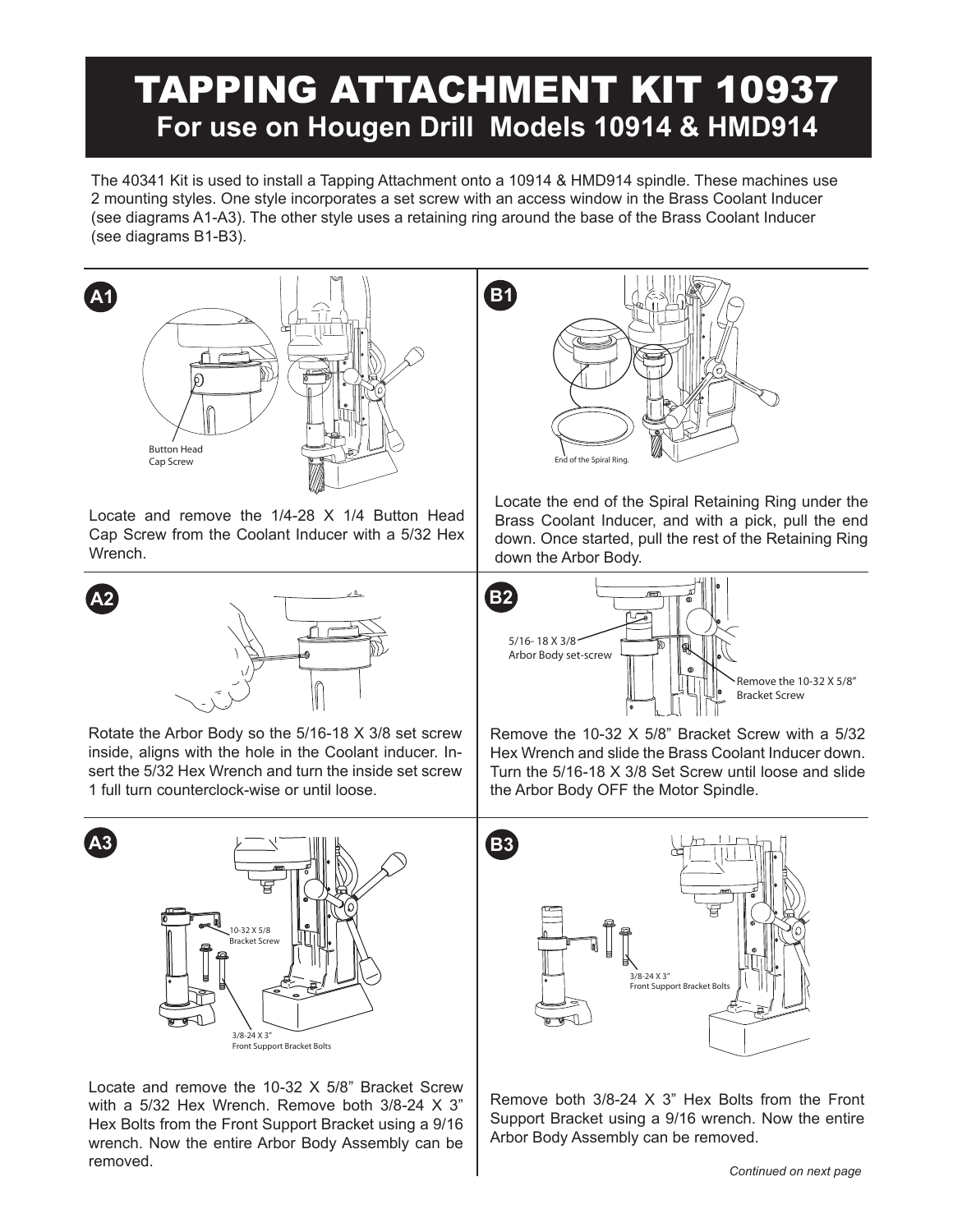

hands clear of the Stop Arm while operating.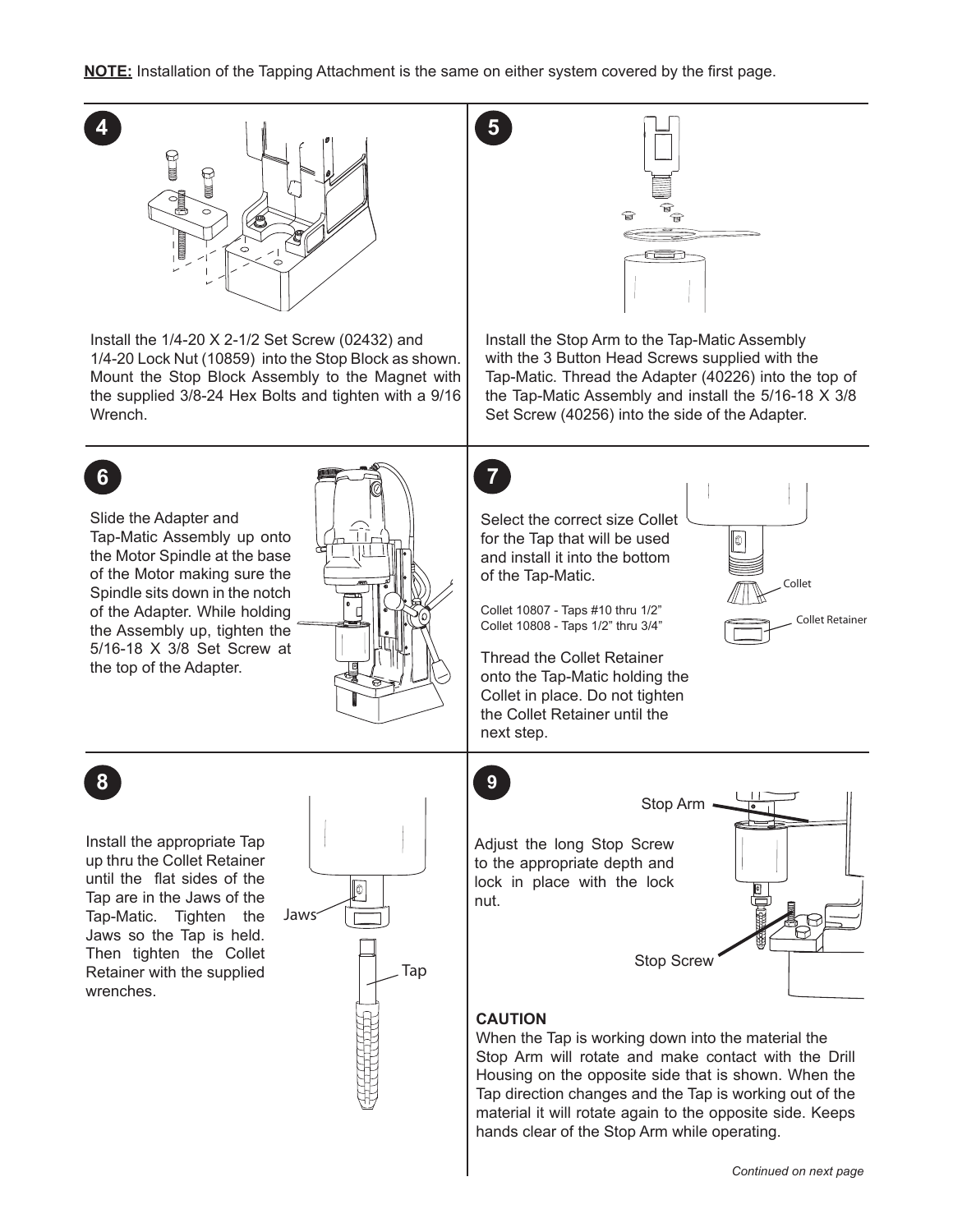

With either system, verify that the 10-32 X 1/2" Stop Screw (10648) is in place and tight.

Your 3-Jaw Chuck is now installed. Select the proper twist bit for your application and follow Operating Procedures for the Hougen Magnet Based Drill you are using.



### **OPERATING THE TAPPING ATTACHMENT**

1. Produce the Correct size hole for the Tap you are using.

2. Install the Tap-Matic unit using the instructions above.

3. Position the machine so the Tap is centered and just above the hole.

4. Applied Slick-Stik Lube or a alternative oil appropriate for tapping.

4. Lock the magnet in position and verify the Tap is still centered over the hole.

5. Start the Motor using the Operating Instruction in the Operators Manual.

6. Rotate the Feed Handles down until the Tap pulls thru the material. Feed handles are not used to drive the Tap down.

7. When the Tap-matic Assembly makes contact with the Stop Screw the gears will disengage and the Tap will stop turning.

8. While rotating Feed Handles to bring the Tap-Matic UP, the Tap will engage and turn counter- clockwise.

9. Rotate the Feed Handles until the Tap is clear of the work piece and push the Motor OFF button.

#### 10937 TAPPING ATTACHMENT KIT